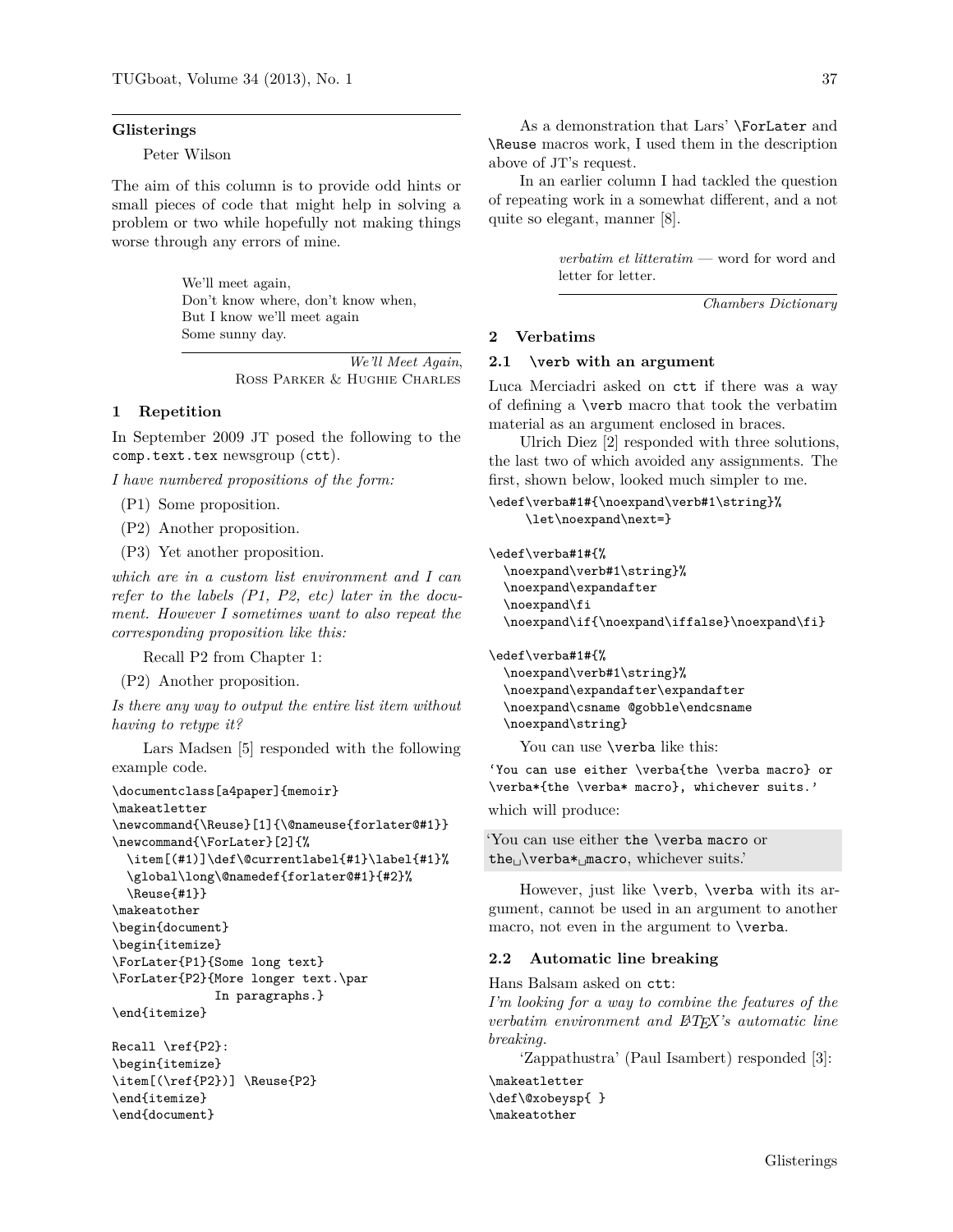*This redefines* \@xobeysp*, to which the space character is* \let *in verbatim text, to a normal space instead of an unbreakable space. Then you can use the usual 'verbatim' environment.*

This proposal works, albeit with at least one surprise — a space following a comma gets swallowed so a double space should be used instead of a single space. The other potential surprises are that hyphenation is disabled and multiline verbatim text is set ragged right.

> If any man will draw up his case, and put his name at the foot of the first page, I will give him an immediate reply. Where he compels me to turn over the sheet, he must wait my leisure.

> > *Memoirs*, LORD SANDWICH

## **3 Small pages**

Harald Hanche-Olsen asked [slightly edited] on ctt:

*I'd like to make some PDF files especially for reading on screen, more specifically on the iphone. For much of this, a fixed page length seems like a straitjacket. I want to divide the material into pages so that one topic will fit on one page. Some pages will be very short while others will be very long. I don't want oceans of white space at the bottom of the pages.*

*I imagine doing this with LATEX . . . [but] the output routine gives me goose bumps . . . I don't plan on using marginal notes and if I must do without floats and footnotes, that is fine too. I could of course do it in plain TEX, but would like to have the added power of LATEX available.*

Will Robertson responded [7] with a potential solution based on the preview package [4]. His code follows, and I have taken the liberty of extending it very slightly to enable it to work with a variety of classes, and also extending the example document.

```
%\documentclass[article]{memoir}
\documentclass{article}
\usepackage{charter}% more readable on a screen
\usepackage{lipsum}
\makeatletter
%% PW's extension here
\@ifclassloaded{memoir}{%
  \let\section\chapter
  \let\raggedy\raggedyright
}{\usepackage{ragged2e}
  \let\raggedy\RaggedRight}
\makeatother
```

```
\usepackage[active,tightpage]{preview}
\usepackage{hyperref}
\newenvironment{page}{%
  \begin{preview}
```

```
\begin{minipage}{5cm}
  \medskip \centering
  \begin{minipage}{4.5cm}
  \footnotesize\raggedy
  \parindent=2em
}{%
  \end{minipage}
  \medskip
  \end{minipage}\end{preview}}
```

```
\begin{document}
```
\begin{page}\tableofcontents\end{page} \begin{page} \section{Foo} \lipsum[1] \end{page} \begin{page} \section{Bar}\lipsum[2-5]\end{page} \begin{page} \section{Fuz} Some text here. I wonder if one can have a marginal note. %\marginpar{At the side} It doesn't work! \section{Fuzzy} What if we have two 'sections' on the same page? \end{page} \begin{page} \section{Fie} Some text here. I wonder if one can have a footnote.\footnote{At the end like this} It works!\par \lipsum[2-5] \end{page} \end{document}

It is not possible to demonstrate Will's page environment here, but it does seem to meet Harald's request as far as I understand it. Floats do not work, and page numbers are not printed, but \tableofcontents and the hyperref package [6] work (at least as used in the test code above), if needed.

> He fixed thee 'mid this dance Of plastic circumstance.

> > *Rabbi Ben Ezra*, Robert Browning

### **4 Prefixing section heads**

'Ghoetker' wrote to ctt along the following lines: *I have changed the formatting of subsections in my document to start with the term 'Activity' (trust me, it made sense). So, the subsection heading is 'Activity A.1. Test'. When I cross-reference, however, this isn't* what I want  $\overline{a}$  I just want the 'A.1' part ...